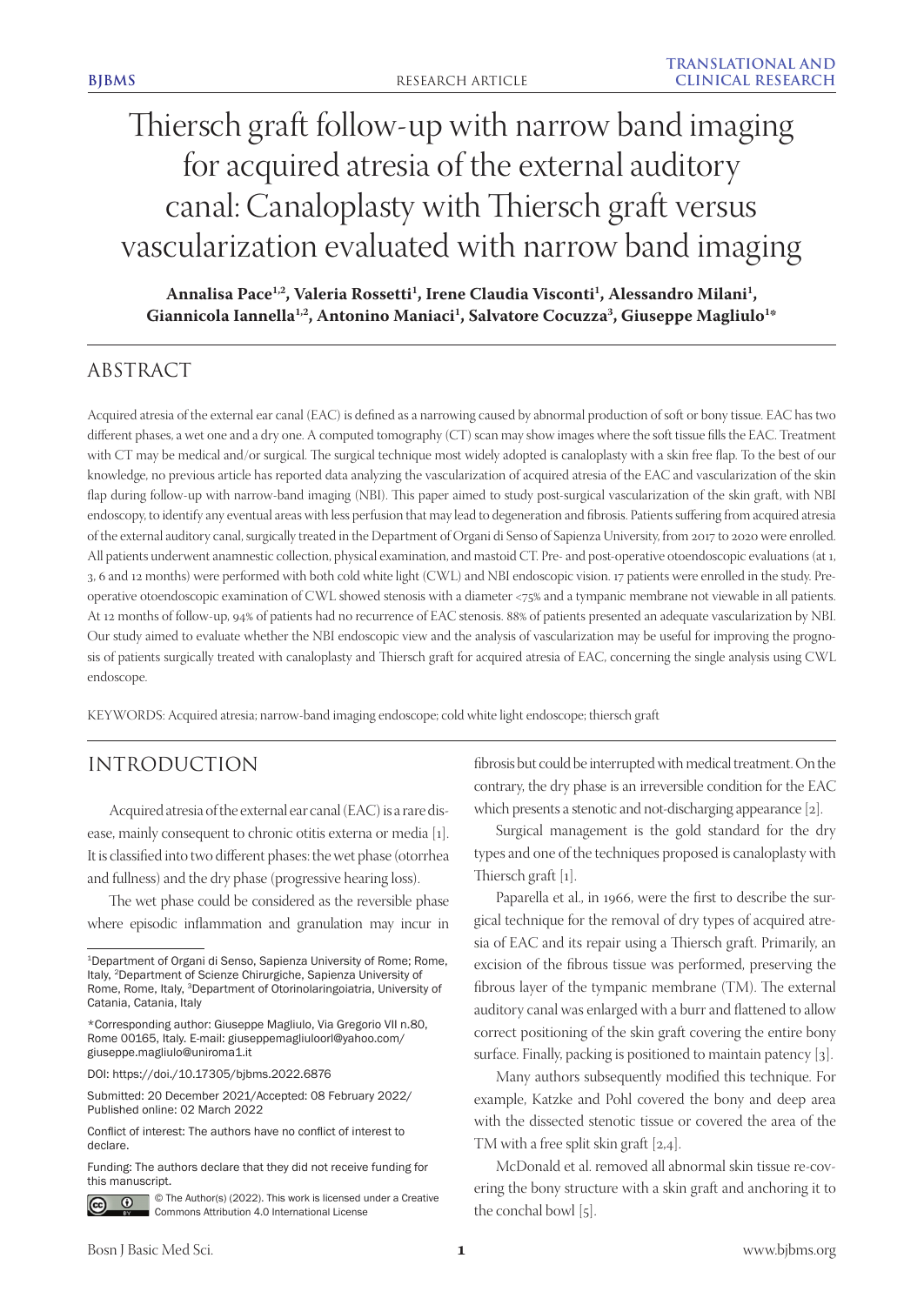In our experience, the best surgical method is to remove all the stenotic tissue, replacing it with a Thiersch graft that covers the entire area of exposed bone.

However, to the best of our knowledge, no papers have previously tested the status of graft vascularization with modern techniques.

At present, narrow-band imaging (NBI) is reported as a useful instrument, able to filter specific narrow-band light (415 and 540 nm wave-lengths) by penetrating tissues at different depths. Therefore, its filters can visualize tissue vascularization by selecting blue and green wavelengths, typical of hemoglobin, thus highlighting the microvascular texture [6,7].

NBI is mainly used to perform early diagnosis in the head and neck, since it can easily identify the hypervascular areas of pre-cancerous lesions. However, many studies reported its possible application for benign head and neck lesions too [8].

In the literature, two papers used this method for otological diseases, but neither reported data regarding the vascularization analysis of acquired atresia of the EAC or the revascularization of the Thiersch graft during follow-up [9,10].

The aim of the present study was to evaluate the vascularization of the skin graft, tested with NBI endoscopy to check areas with lower perfusion that may lead to degeneration and fibrosis.

### MATERIALS AND METHODS

This study evaluated patients affected by acquired complete stenosis of EAC, surgically treated in our Department from 2017 to 2020. All subjects enrolled underwent canaloplasty and Thiersch graft performed by one of the authors (G.M.). Anamnesis, clinical symptoms, pre-operative otoendoscopic signs, and the results of a high-resolution mastoid computed tomography (CT) scan were collected. Pre-surgical Pure Tone Audiometry (PTA) showed conductive hearing loss classified as: normal (0-20 dB HL), mild (20-40 dB HL), moderate (40-70 dB HL), severe (70-90 dB HL), and profound (above 90 dB HL) [11].

The pre-operative otoendoscopic evaluation was performed with both cold white light (CWL) and NBI endoscopic viewing. The flexible video endoscope adopted was 3.4 mm HD, coupled with the NBI system (ENF-VH<sup>®</sup> Olympus, Tokyo, Japan).

NBI is a technology that tests the macroscopic characteristics of a mucosal lesion and its vascularization. It filters two exclusively selected wavelengths (415 and 540 nm) corresponding to blue light and green light. The latter has a specific absorption peak for hemoglobin, ensuring the emphasis of blood vessels that appear dark blue if located at the epithelial level or green if located at the submucosal level.

One author (VR) performed and graded the diameter of the stenosis with CWL classifying it as Grade 1: >25% of diameter reduced; Grade 2: 25-75% of diameter reduced; Grade 3: <75 of diameter reduced. The same author evaluated the grade of stenosis vascularization with NBI. It was adopted using a semi-quantitative grading system (0-2) proposed by Devesa et al. [3] who classified vascularization into 3 grades (0-2). 1 =absence of vascularization; 2= poor vascularization; 3= normal or abundant vascularization. Images were blinded and re-evaluated by two different authors (A.P; G.M). Another author (A.M) extracted the average of the scores.

All patients were surgically treated with canaloplasty and reconstruction using Thiersch graft. The approach was endoaural. The skin incision was made 1-2 mm lateral to the fibrous plug. The fibrous tissue was removed by blunt dissection from the anterior and posterior bony canal. Posteriorly, the fibrous plug was elevated reaching the fibrous annulus. This maneuver enables us to identify an avascular plane between the meatal fibrosis and the fibrous layer of the TM. The dissection proceeded until the entire lesion had been removed. If the patient had a perforation or an ossicular chain disruption, myringoplasty, and ossiculoplasty were performed at the same time. The bony wall canal was surgically made cylindrical, adopting diamond burrs. Thiersch grafts were used to cover the external auditory canal from the retro-auricular region. The surgeon performed packing in the ear canal with Gelfoam and with a thin sheet of Silastic.

Follow-up was done 1, 3, 6, and 12 months after surgery with otoendoscopic CWL and NBI.

Since, to the best of our knowledge, there is no standard criterion to define the recurrence of stenosis, this was reported when the patient showed a narrowing of EAC ≥25%.

#### Ethical statement

This study was approved by the "Sapienza" Ethical Committee (RIF.CE.6268,) following the principles of the Declaration of Helsinki. Informed consent was signed by each patient enrolled in the study.

#### RESULTS

About 20 patients were enrolled in the study (12 females and 8 males), with an average age of 35.6 years. Three patients were excluded from the study: two were lost to follow-up and one patient was treated with canaloplasty without Thiersch graft. Patients' characteristics and PTA results were reported in Table 1.

Acquired atresia of the external auditory canal was due to chronic otitis in 76% (13/17): 5 had previous middle otitis, while the others had an external one. One stenosis was induced by bullous epidermolysis of EAC (6%), and 18% (3/17) had an iatrogenic cause (Table 1).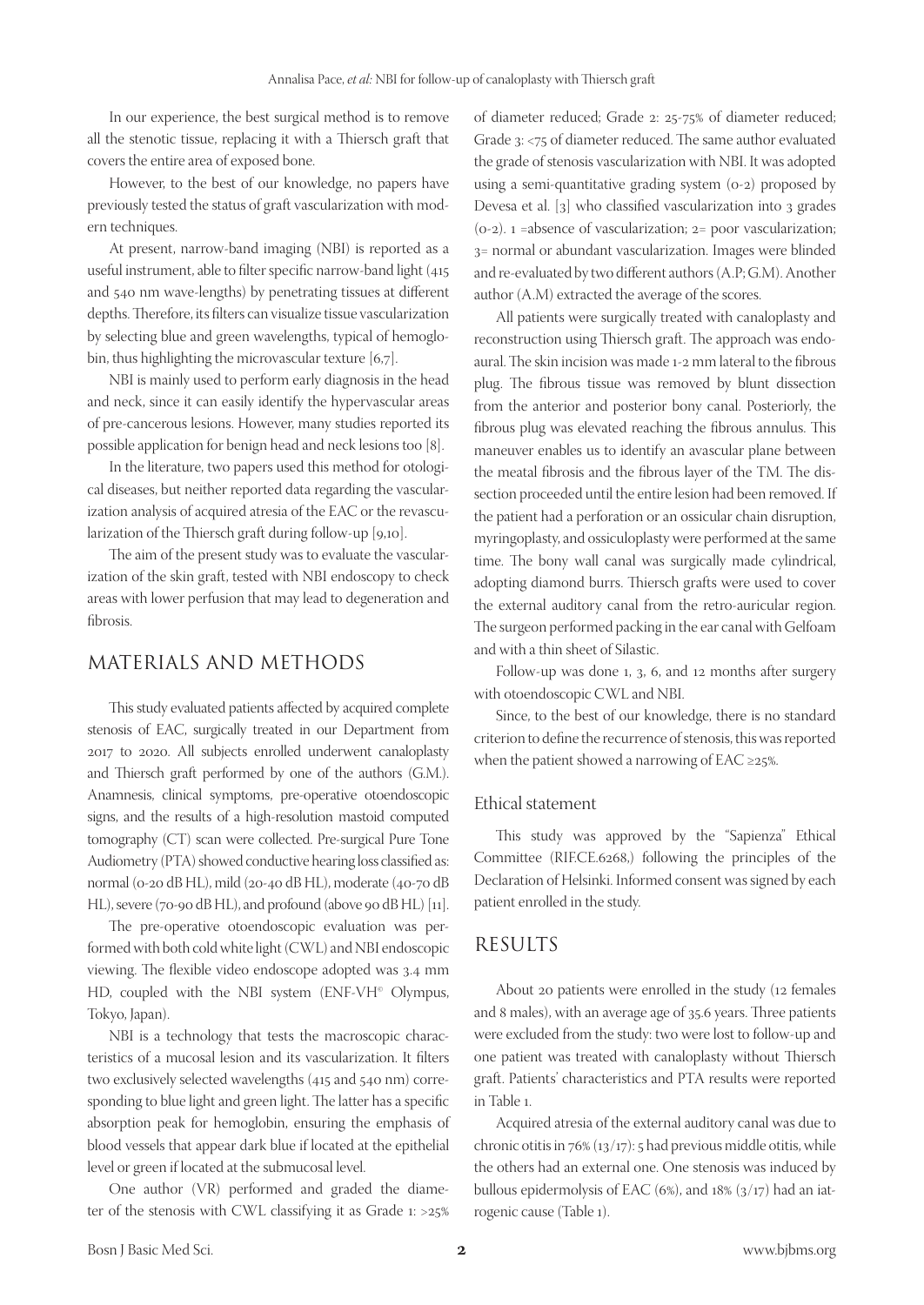| Patient | Age | Sex | Years of disease | Etiopathogenesis of the disease | Grade of Conductive Hearing loss | Recurrence        |
|---------|-----|-----|------------------|---------------------------------|----------------------------------|-------------------|
|         | 58  | M   |                  | Chronic Otitis                  | Moderate HL                      |                   |
| 2       | 49  | M   | 3                | Chronic Otitis                  | Severe HL                        | Lost at follow-up |
| 3       | 21  | F   | 5                | Chronic Otitis                  | Severe HL                        |                   |
| 4       | 45  | F   | 4                | latrogenic stenosis             | Severe HL                        |                   |
| 5       | 40  | M   | 2                | Chronic Otitis                  | Moderate HL                      |                   |
| 6       | 36  | F   | 5                | Chronic Otitis                  |                                  |                   |
| 7       | 35  | M   | 8                | Chronic Otitis                  | Moderate HL                      |                   |
| 8       | 34  | F   | 6                | Chronic Otitis                  | Severe HL                        | Lost at follow-up |
| 9       | 21  | M   | 3                | Chronic Otitis                  | Moderate HL                      |                   |
| 10      | 38  | F   | 4                | Chronic Otitis                  | Severe HL                        |                   |
| 11      | 22  | F   |                  | Chronic Otitis                  | Severe HL                        |                   |
| 12      | 33  | F   | 5                | Chronic Otitis                  | Moderate HL                      | Lost at follow-up |
| 13      | 44  | F   | 2                | Chronic Otitis                  | Severe HL                        |                   |
| 14      | 38  | F   | 6                | Chronic Otitis                  | Severe HL                        | After 1 years     |
| 15      | 23  | F   |                  | Chronic Otitis                  | Severe HL                        |                   |
| 16      | 19  | M   |                  | Chronic Otitis                  | Moderate HL                      |                   |
| 17      | 55  | F   | 4                | Epidermolysis bullosa           | Severe HL                        |                   |
| 18      | 28  | M   | 3                | Chronic Otitis                  | Severe HL                        |                   |
| 19      | 37  | F   |                  | Chronic Otitis                  | Moderate HL                      |                   |
| 20      | 36  | M   | 3                | Chronic Otitis                  | Moderate HL                      |                   |

CWL pre-operative otoendoscopic exam showed stenosis with a diameter <75% (Table 2) and a picture of an obscuring TM in all patients (Figure 1). NBI exam revealed patterns of vascularization as summarized in Table 3.

Intraoperative findings showed a predominant narrowing of the bony canal in  $71\%$  ( $12/17$ ) of patients while the others had mainly a soft abnormal growth.

After surgery, an otoendoscopic exam with CWL and NBI showed a modification of the diameter of the stenosis and the vascularization (Figures 2 and 3).

Stenosis of the EAC evaluated with CWL before surgery showed that 88% of patients had a stenosis categorized as Grade 2 and 12% categorized as Grade 3. No subject had a Grade 1 stenosis. One year later, there was an inversion of clinical evidence with 88% of patients in Grade 1 and 12% in Grade 2 (Table 2)

Regarding vascularization evaluated with NBI, before surgery vascularization was absent in 18% of patients, poor in 76%, and normal in 6%. It improved during follow-up at 3 and 6 months, reaching 88% of patients with normal vascularization after 1 year and only 12% with a poor one. No subjects reported absent vascularization (Table 3).

During follow-up, 3 patients showed a small portion with less vascularization. They were treated with silver nitrate and followed weekly for 1 month. All of them presented a normal final vascularization at 1 year.

At the 12 month follow-up,  $94\%$  (16/17) of patients had no recurrence of EAC stenosis. The patient who reported recurrence showed a progressive closure of the external auditory canal with a closure ≥75% after 1 year. She had a history of chronic middle ear otitis with multiple episodes starting 3 months after surgery.

TABLE 2. Grading of stenosis tested with cold white light at 1, 3, 6 months, and 1 year

|             | Grade 1     | Grade 2     | Grade 3      |
|-------------|-------------|-------------|--------------|
| Pre-surgery | 0/17(0%)    | 0/17(0%)    | 17/17 (100%) |
| 1 month     | 0/17(0%)    | 15/17 (88%) | 2/17(12%)    |
| 3 months    | 2/17(12%)   | 14/17 (82%) | 1/17(6%)     |
| 6 months    | 11/17(65%)  | 6/17(35%)   | 0/17(0%)     |
| 1 vear      | 15/17 (88%) | 2/17(12%)   | 0/17(0%)     |

TABLE 3. Grading of stenosis tested with cold white light at 1, 3, 6 months, and 1 year

|             | Absence of<br>vascularization | Poor vascularization | Normal or abundant<br>vascularization |
|-------------|-------------------------------|----------------------|---------------------------------------|
| Pre surgery | 3/17(18%)                     | 13/17 (76%)          | 1/17(6%)                              |
| 1 month     | 1/17(6%)                      | 16/17 (94%)          | 0/17(0%)                              |
| 3 months    | 1/17(6%)                      | 13/17 (76%)          | 3/17(18%)                             |
| 6 months    | 0/17(0%)                      | 10/17 (59%)          | 7/17(41%)                             |
| 1 year      | 0/17(0%)                      | 2/17(12%)            | 15/17 (88%)                           |

## DISCUSSION

Acquired external auditory canal stenosis is an uncommon disease with different causes such as infection, trauma, tumor, and inflammation [4,12]. Its common presenting features are a blind skin-lined canal lateral to the TM while pure tone audiometry reveals a conductive hearing loss [13].

In our series, in accordance with the literature, the most common cause was chronic otitis (76%). The development of EAC stenosis may be connected to a subepithelial infiltration of inflammatory cells and edema related to the chronic inflammatory status, which induces a fibrotic change of the tissue [14]. To the best of our knowledge, there is not a defined classification of the grade of stenosis (related to the diameter). Therefore, we preferred to adopt criteria that allowed us to better define the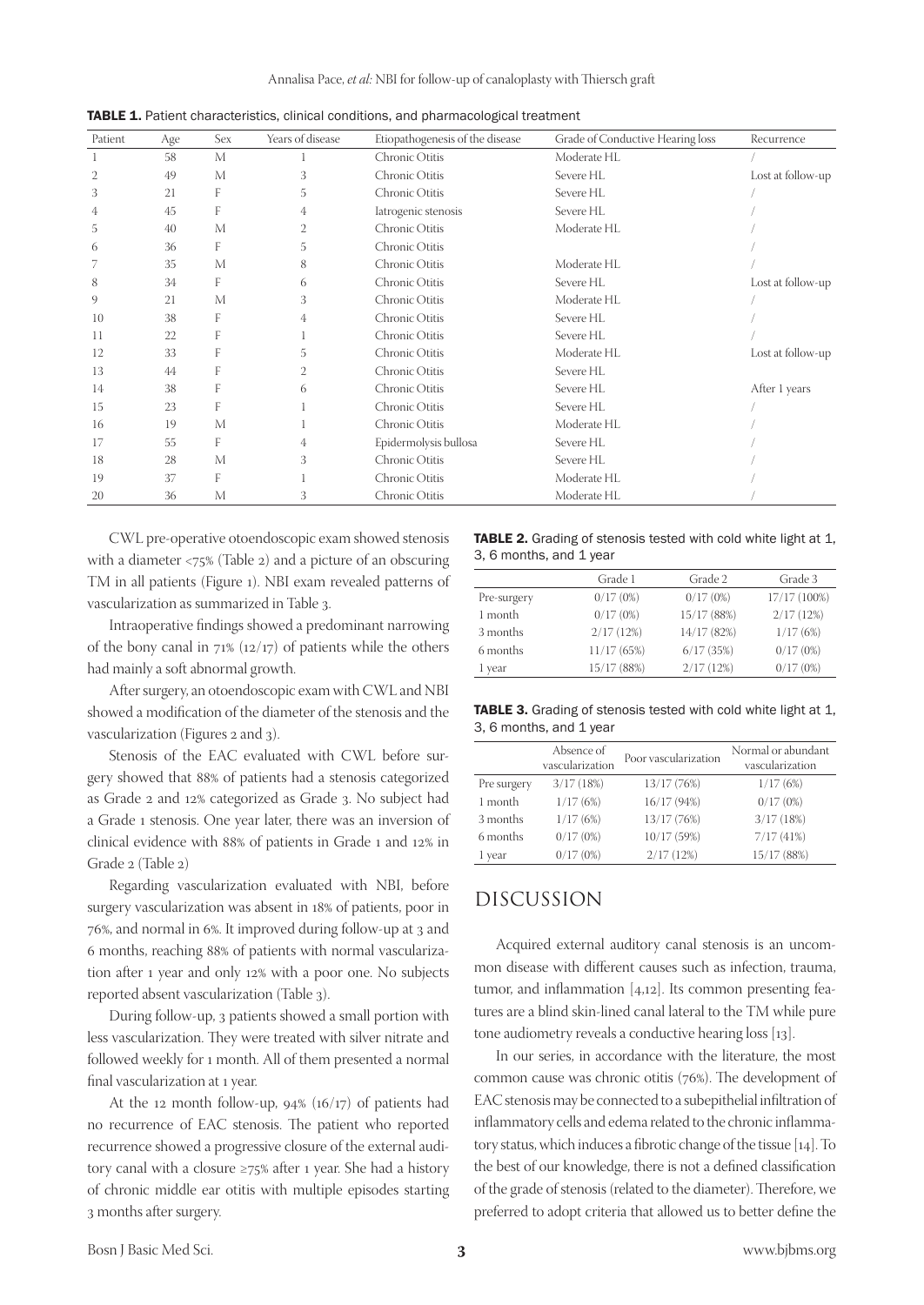pre-operative occlusion and the post-operative status of EAC during follow-up. The classification was based on the diameter of stenosis and surgical management was considered mandatory in cases of chronic stenosis with an occlusion <75% and in cases of moderate-severe conductive hearing loss.

PTA showed that the patients enrolled had moderate to severe conductive hearing loss. This is in line with the literature where a 30±40 dB air±bone gap is reported in the pre-operative analysis [2].

In our experience, the best surgical technique proposed is canaloplasty with Thiersch graft reconstruction. The latter is a dermo-epidermic partial-thickness, semitransparent skin graft positioned in the EAC to re-epithelialize the area of skin removed from the stenosis with a highly effective procedure



FIGURE 1. Right ear, pre-operative view. (A). Cold White Light. Stenosis <75% of the lumen of the external auditory canal (B). Narrow band imaging. Stenosis <75% of the lumen of the external auditory canal with Grade 3 vascularization.



FIGURE 2. Right ear, post-operative view. (A). Cold White Light. Follow-up at 3 months. Thiersch graft in the external auditory canal (circle). (B). Narrow band imaging. Follow-up at 3 months. Thiersch graft in the external auditory canal (circle) with Grade 2 vascularization.

and a shorter post-operative recovery time [15]. The good outcomes obtained with this type of management are confirmed by our results that showed a low incidence of recurrence (6%), in line with that reported by Drossaert et al. (9%) [16].

Since the fibrotic status of EAC stenosis was always assumed, it was never proven. Therefore, we analyzed preoperative cases, performing CWL to assess the grade of stenosis and NBI to check the vascularization. A CWL otoendoscopic view can estimate the grading of the stenosis but gives no information about skin vascularization. At present, the NBI system is used to diagnose malignant and inflammatory diseases in gastroenterology, urology, the tracheobronchial tree, and in head and neck patients. Its optical filter selects the specific passage of light of certain wavelengths, reducing light scattering and enhancing blood vessel visualization [17]. Moreover, Devesa et al. reported that NBI otoendoscopy was superior to CWL for visualizing vascularization findings [9]. These authors performed it in patients with perforation of the TM, while previously Zhang et al. had employed it in cholesteatoma patients [18].

In our study, NBI confirmed the fibrotic status of EAC revealing a prevalence of poor or absent patterns of vascularization in the stenotic ears. Moreover, it demonstrated how vascularization improved during follow-up, reaching a normal status in 88% of patients at 1 year. It appears probable that the remaining skin of the EAC, in contact with the Thiersch graft, allows correct re-vascularization without fibrosis or sub-epithelial edema and a low risk of recurrence. Furthermore, the single case of recurrence reported was complicated by middle ear disease that induced an inflammatory status of the Thiersch graft as well.

In the literature, it is estimated that in 60% of patients ears return to normal while recurrence is reported in 20%. However, these data are variable since there is a large range of follow-up duration [19].



FIGURE 3. Post-operative Follow-up. Right ear. (A) Cold White Light at 1 month: stenosis >25%; (B) Cold White Light at 3 months: stenosis >25%; (C) Cold White Light at 6 months: complete healing of the Thiersch graft; (D) Cold White Light at 1 year: complete healing of the Thiersch graft; (E) Narrow Band Imaging at 1 month: vascularization Grade 1; (F) Narrow Band Imaging at 3 months: vascularization Grade 2; (G) Narrow Band Imaging at 6 months: vascularization Grade 3; (H) Narrow Band Imaging at 1 year: vascularization Grade 3.